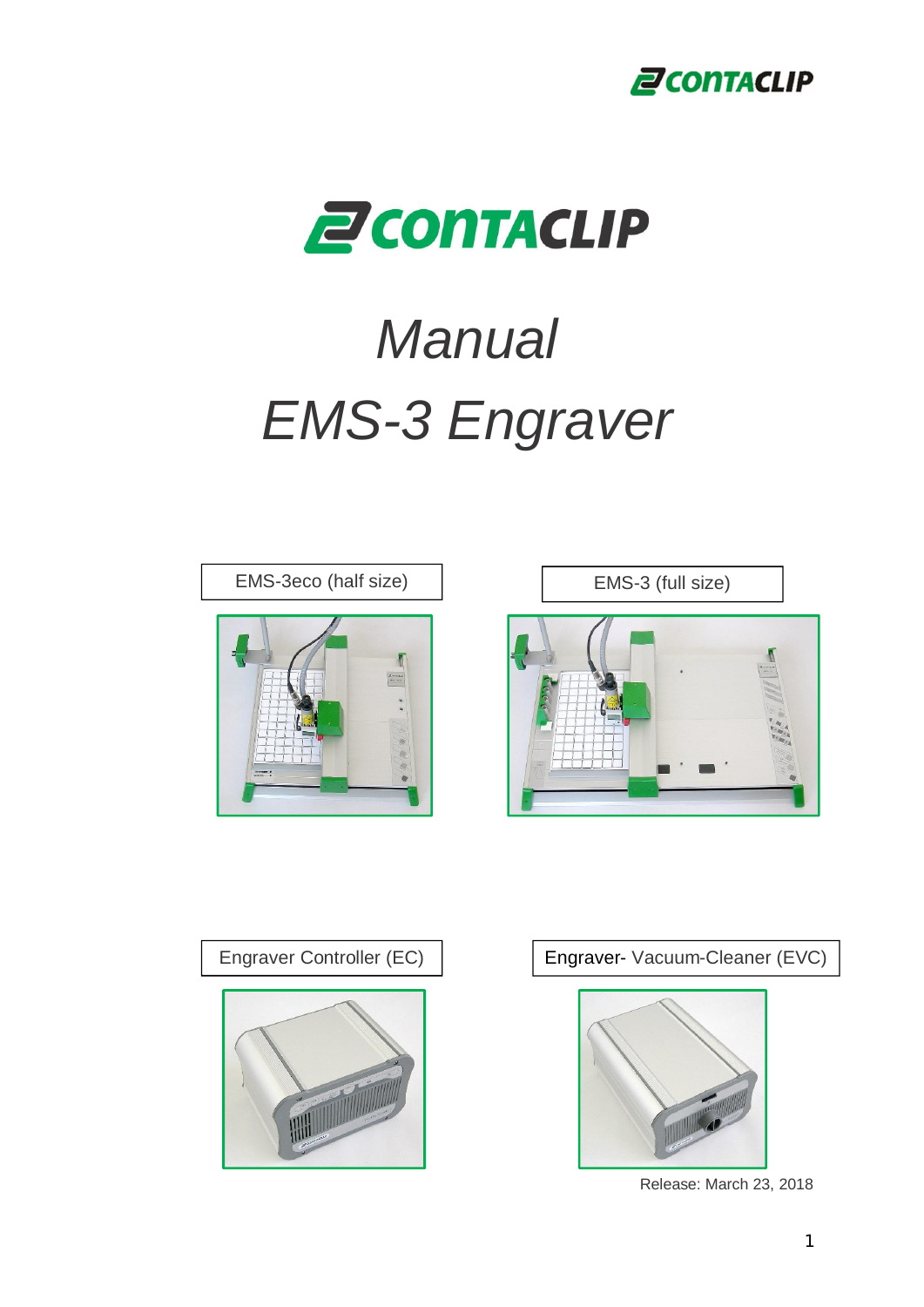

# Guide to adapting the EMS-3 Engraver to the EMS-3 Plotters

Content

| 3.4 Arrange Vacuum-Cleaner (EVC) and Conroller (EC) 7<br>3.6 Installing the Engraving spindle into the Engraving head8<br>3.10 Buttons and indications of the Engraver-Controller (EC)9 |  |
|-----------------------------------------------------------------------------------------------------------------------------------------------------------------------------------------|--|
|                                                                                                                                                                                         |  |
| 6. Engraver-Vacuum-Cleaner (EVC) bag and filter change15<br>6.2 Changing the Engraver-Vacuum-Cleaner motor filter 15                                                                    |  |
| 7. Instructions for cleaning the Engraving spindle15                                                                                                                                    |  |
|                                                                                                                                                                                         |  |
|                                                                                                                                                                                         |  |
|                                                                                                                                                                                         |  |
|                                                                                                                                                                                         |  |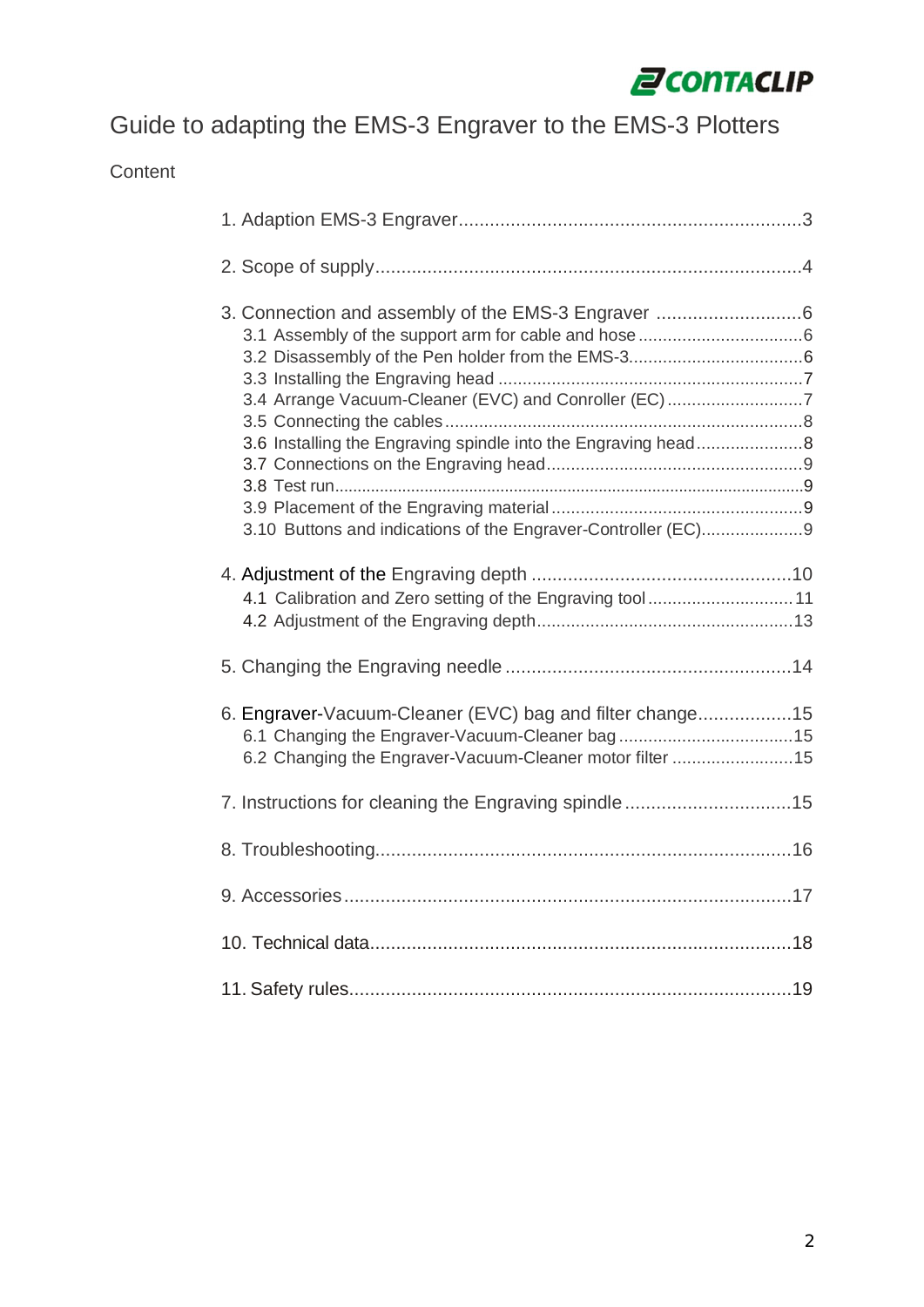

## **1. Adaption EMS-3 Engraver**

The EMS-3 Engraver was specifically designed for getting adapted to the EMS-3. Other plotters will not be able to carry the unit.



The main purpose of the EMS-3 Engraver is the engraving of 2-layer plastic mats. Pre-cut mats in different sizes can be delivered by **Conta-Clip Verbindungstechnik GmbH**

With the use of other materials like aluminium, brass, stainless steel and glass special tools will be needed.

The use of lubrication and cooling fluid is not suggested at all, as the Engraver-Vacuum-Cleaner (EVC) cannot handle any fluid.

**Note:** Please use the engraving needles supplied by us only. Any other brand will possibly lower the engraving result and we will not accept any quality claim.



*Important notice:* Please read the **General Safety Rules** carefully and follow them, as **Conta-Clip Verbindungstechnik GmbH** shall under no circumstances be liable for damage or any personal injury caused by not following the **Safety Rules and Instructions**.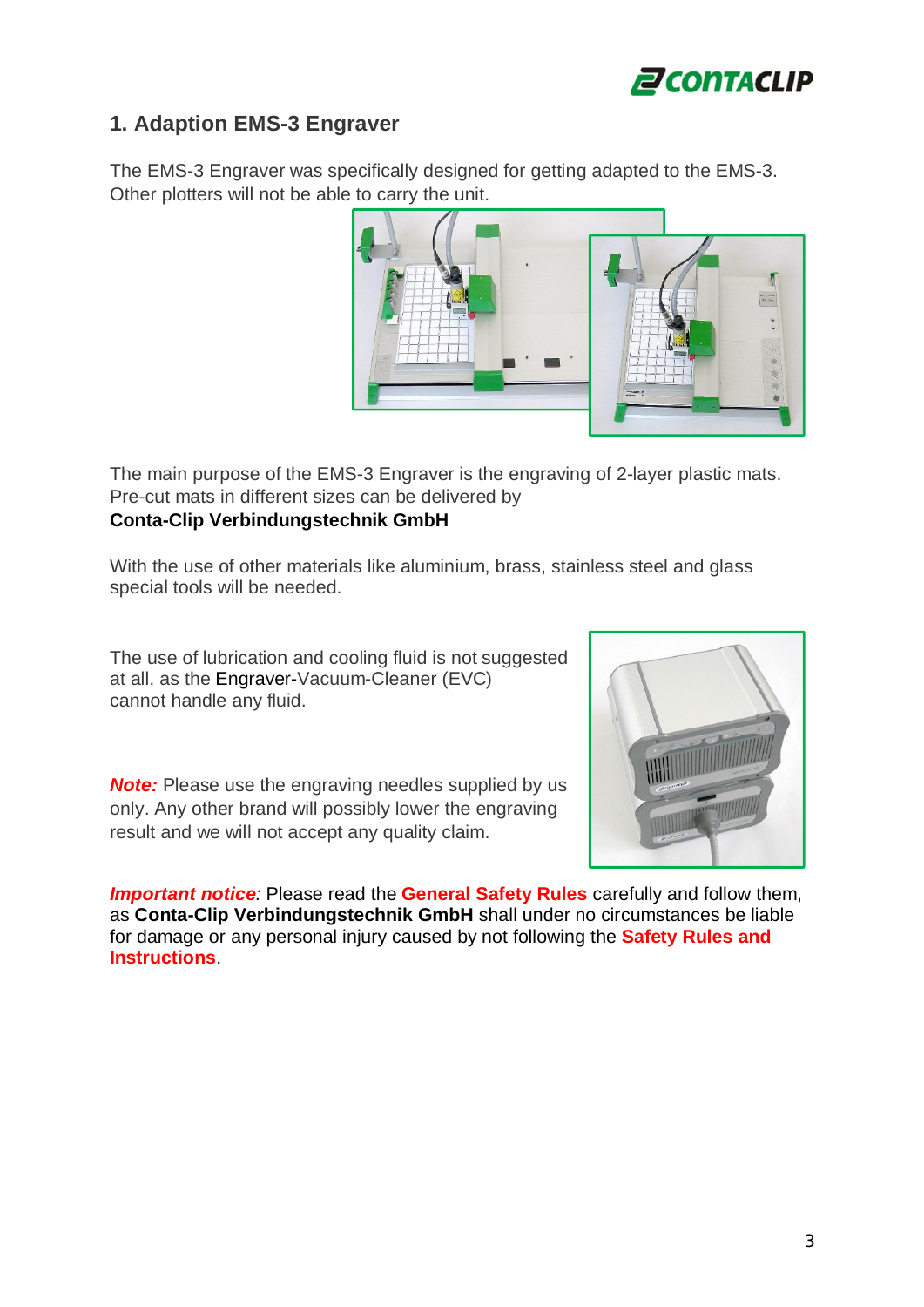

## **2. Scope of supply of the EMS-3 Engraver**

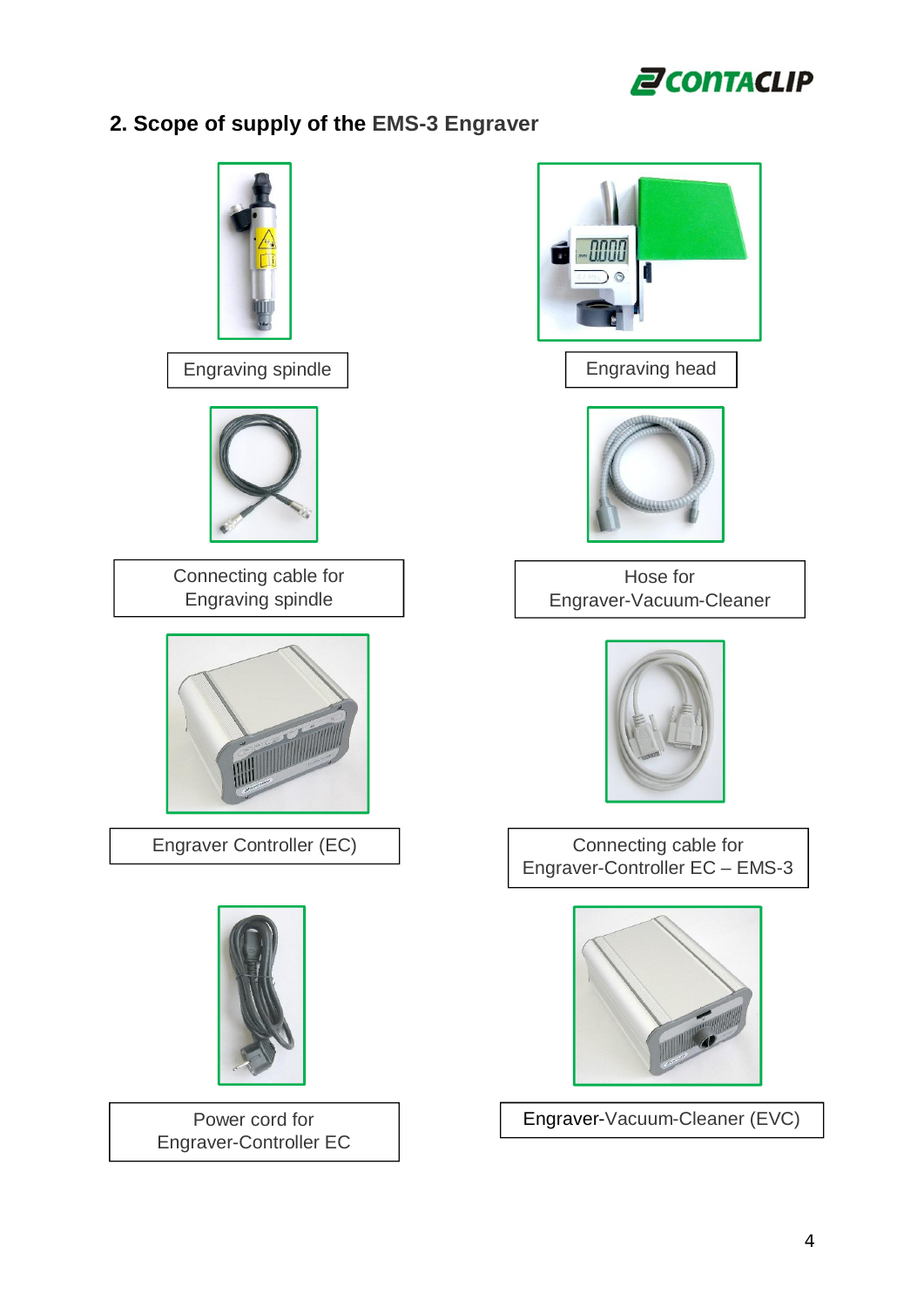

# **2. Scope of supply of the EMS-3 Engraver**



Connecting cable for Engraver-Vacuum-Cleaner (EVC)







Holding bracket



Holding pipe Bracket for holding hose and cable



Stud **Engraving needle 0.15 mm 15°**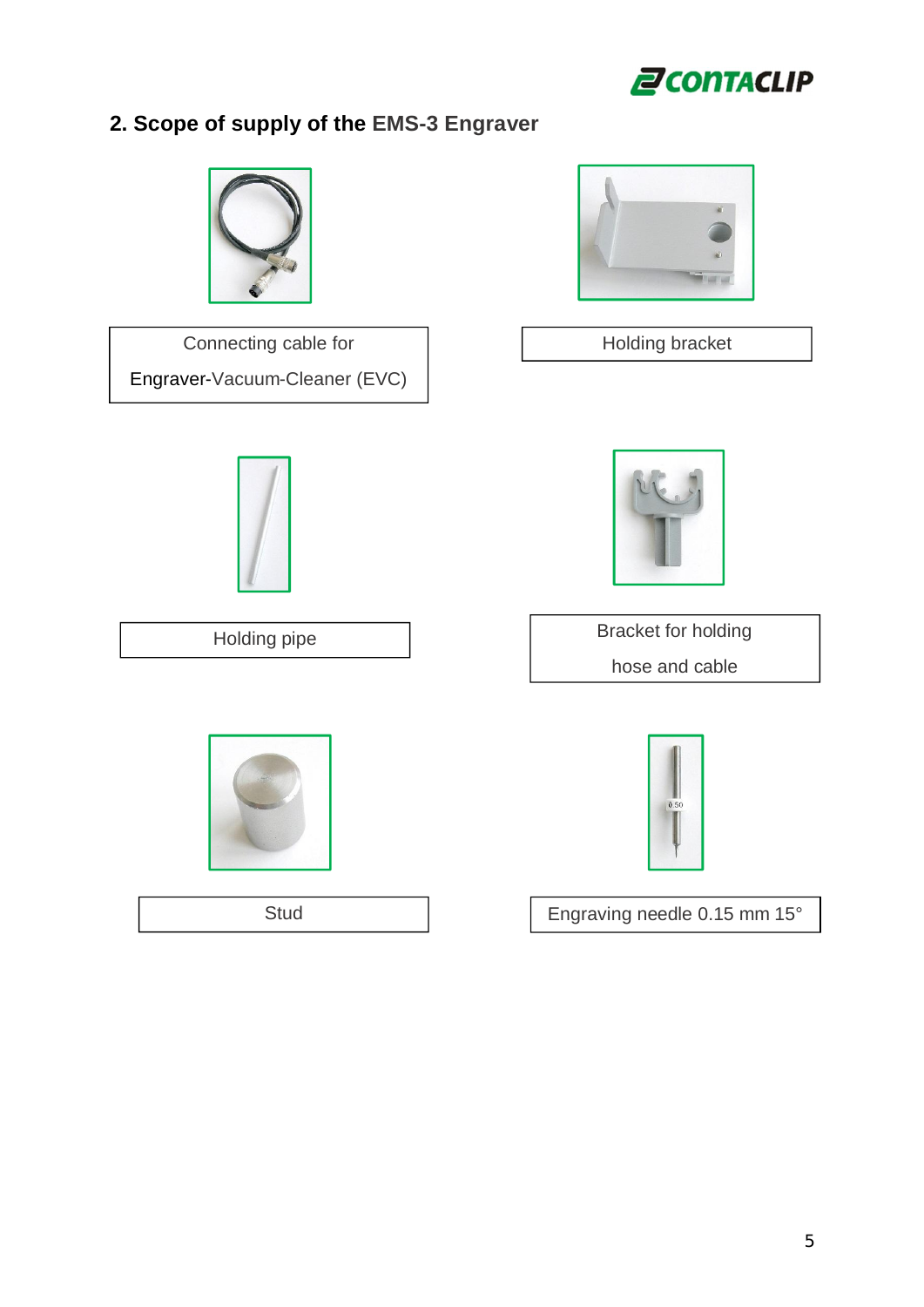

## **3. Connection and assembly of the EMS-3 Engraver**

The connection and assembly of the **EMS-3 Engraver** is easy to work through. The components need careful treatment in order to prevent any damage. The following describes the assembly in detail.

## **3.1 Assembly of the support arm for cable and hose**

Place the support bracket on the top left of the plotter as shown right and push into the side of the plotter profile.

Insert the aluminium pipe into the holding bracket.

Place the bracket into the top of the pipe, for holding the cable and the hose.

## **3.2 Disassembly of the Pen holder from the EMS-3 plotter**

Push the **Interlocking slide** to the right and unlock the **Pen holder**.



Store the **Pen holder** on the holding bracket.







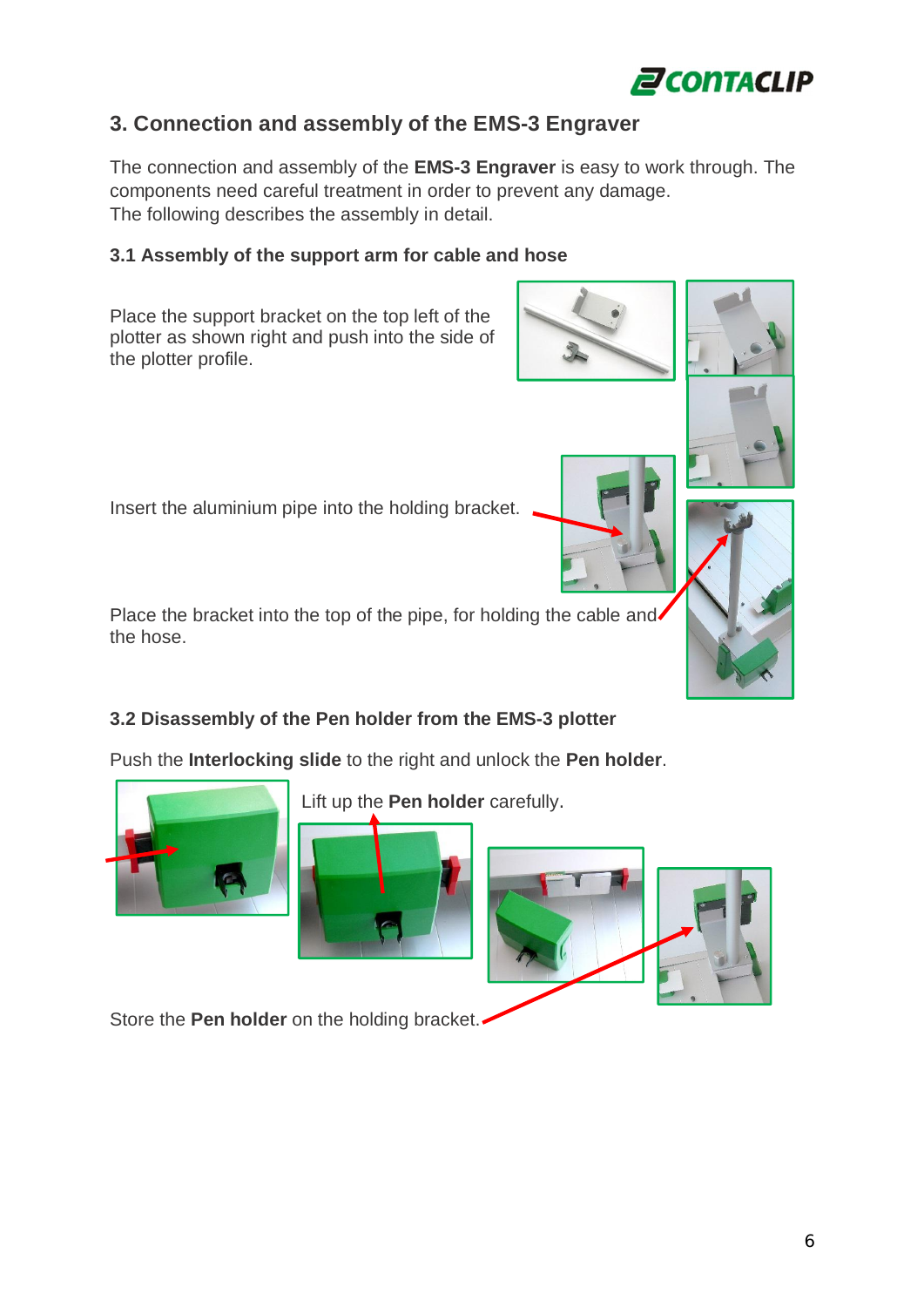

## **3.3 Installing the Engraving head of the EMS-3 Engraver**

Please pay attention to connect the engraving head by inserting the centre mounting lock carefully.



Put the engraving head into the gap of the Interlocking slide carefully. Then push the Interlocking slide with red buttons to the left to fix the engraving head.

## **3.4 Arrange Engraver-Vacuum-Cleaner (EVC) and Engraver Controller (EC)**

Arrange the units behind the EMS-3 / EMS-3eco Plotter.







Always store the penholder or engraving head in its dedicated position.

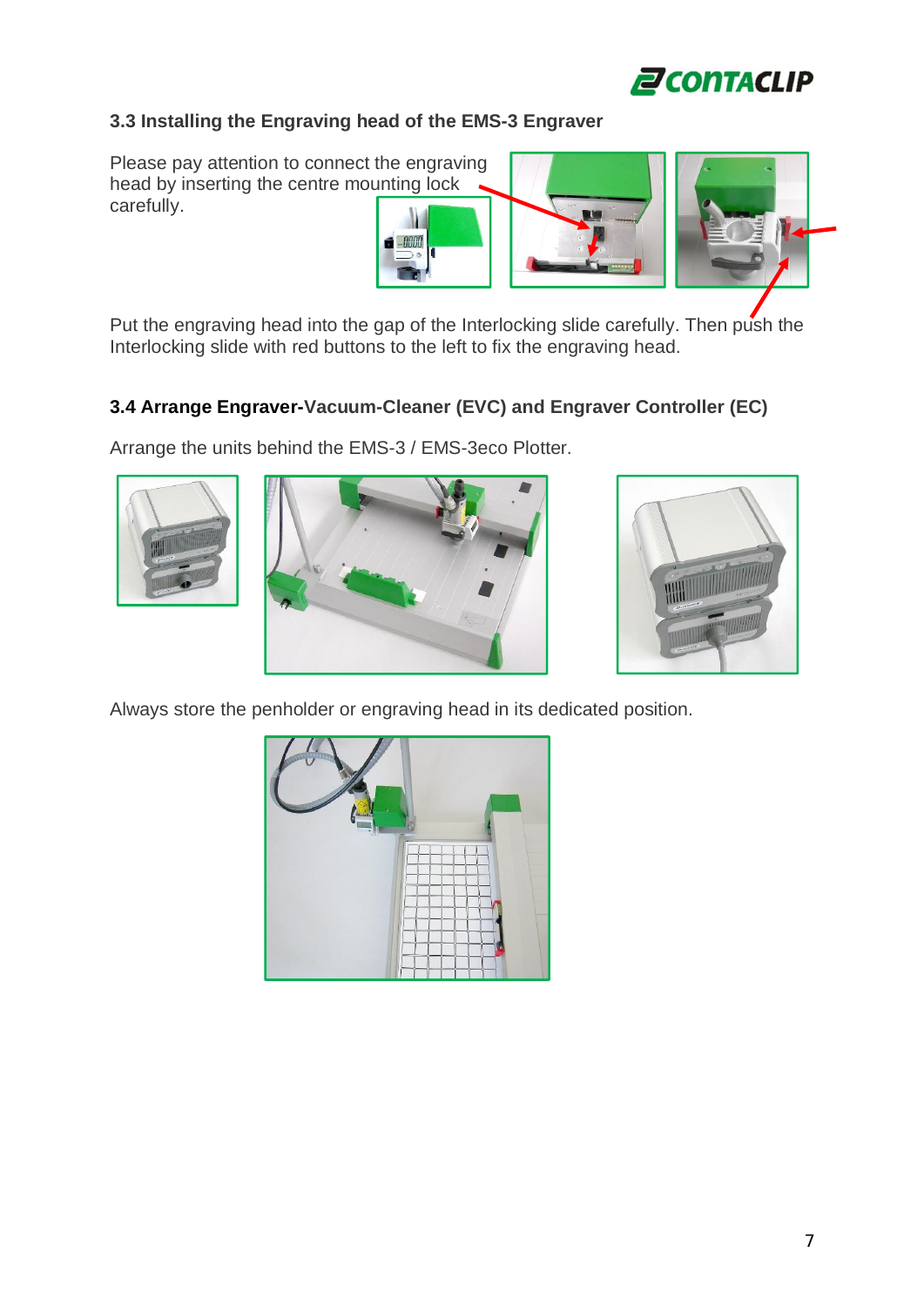## **3.5 Connecting the cables**

Connect the Engraver-Vacuum-Cleaner cable between the Engraver-Vacuum-Cleaner (EVC) and the Engraver-Controller (EC), tighten the plugs on each end.

Engraver-Controller (EC), tighten the plugs on each end.

Connect the Engraver-Controller cable between the EMS-3 plotter and the

Connect the spindle cable to the Engraver-Controller (EC) and fix it.

Connect the power cord to the Engraver-Controller (EC). Later connect the plug to the electrical outlet.

The main fuse is placed under the ON/OFF switch (4A).

## **3.6 Installing the Engraving spindle into the Engraving head**

Insert the engraving spindle into the engraving head shown right and fix the spindle with the lever.

The engraving spindle has a .5 mm 15° engraving needle pre-installed from the factory.

**Attention: Please read and follow the safety instructions for use.**















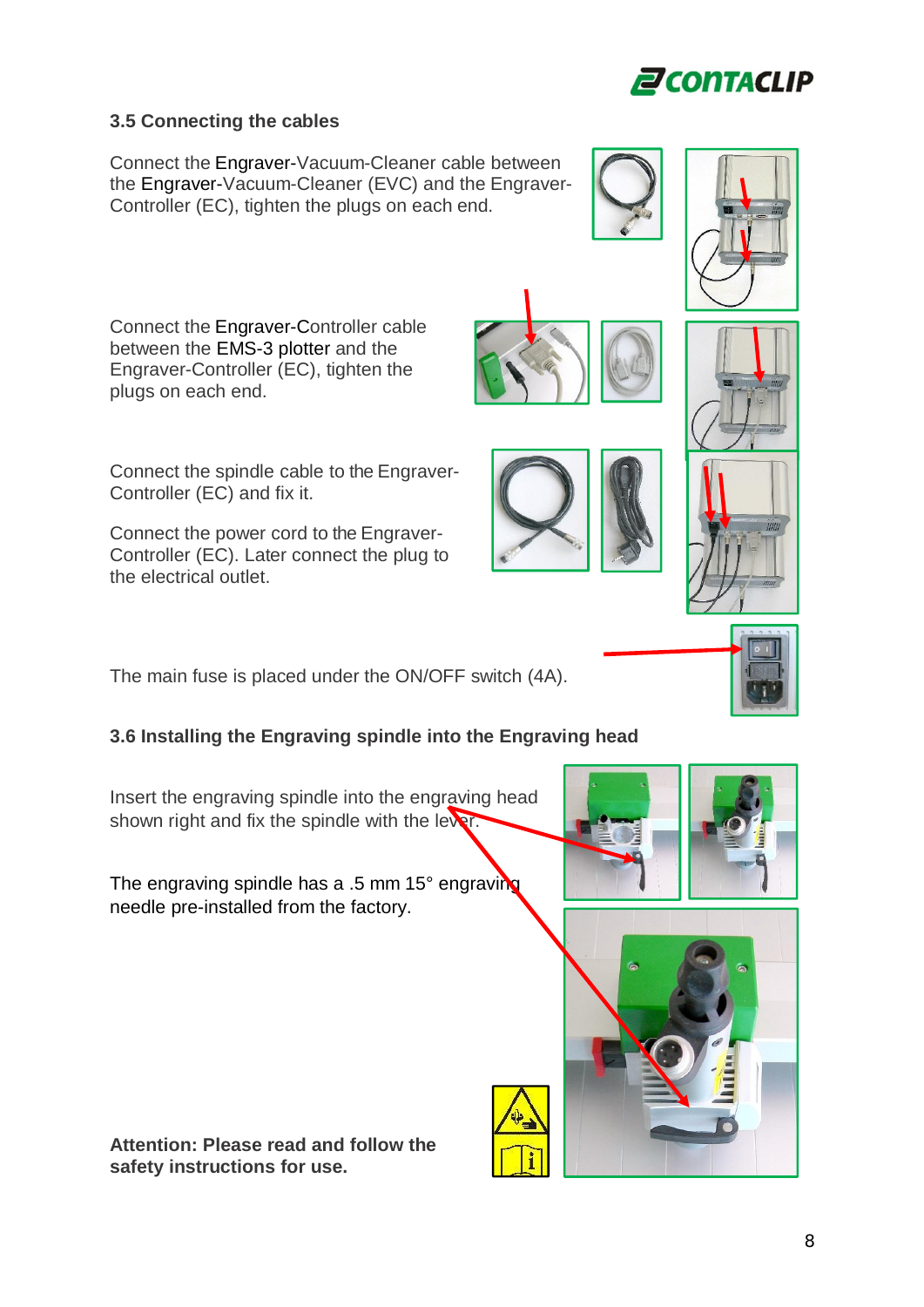## **3.7 Connections on the Engraving head**

Manually move the plotter arm with the engraving head to the lower right corner, the EMS-3 plotter must be turned off. Connect the vacuum hose to the engraving head shown right and clip the hose into the bracket placed in the pipe with a slight bend. Connect the opposite end to the Engraver-Vacuum-Cleaner (EVC). The connection of the engraving spindle and the Engraver-Controller (EC) is the same process. Tighten all screws at the connection plugs.

## **3.8 Test run**

First turn on the power with the switch located at the back of the Engraver-Controller (EC). Then turn on the EMS-3 plotter. The engraving head moves to its zero (home) position. The green LED (Engraving mode) should be on on the EMS-3 plotter, the EMS-3eco has no indication. Turn off the EMS-3 plotter thereafter. It is only a check that the EMS- Engraver is recognised.

## **3.9 Placement of the Engraving material**

Place the support plate together with the engraving material on the **EMS-3** or **EMS-3eco** , shown right. Move the plotter arm manually with the engraving head over the engraving material. The plotter must be turned off, the engraving head in the upper position.

**Important:** The distance between the lower end of the spindle and the surface of the engraving material must be min. 2mm. Now turn on the Engraver-Controller (EC) and then the EMS-3 in order to start the engraving unit. The green LED should be on at the EMS-3 plotter, the EMS-3eco has no indication.

## **3.10 Buttons and indications of the Engraver EMS-3**

The power switch of the Engraver-Controller (EC) is placed at the back, once switch on the **green LED** is lit. The Engraver-Controller (EC) controls the Engraver-Vacuum-Cleaner (EVC) automatically. In case the Engraver-Controller (EC) should be operated manually e.g. to clean the

engraved matrial after the job is completed, use the ON and OFF button. The proper operation of the spindle is indicated with the **yellow LED**, any failure of the spindle will be indicated with the **red LED** and the engraving will be stopped immediately.









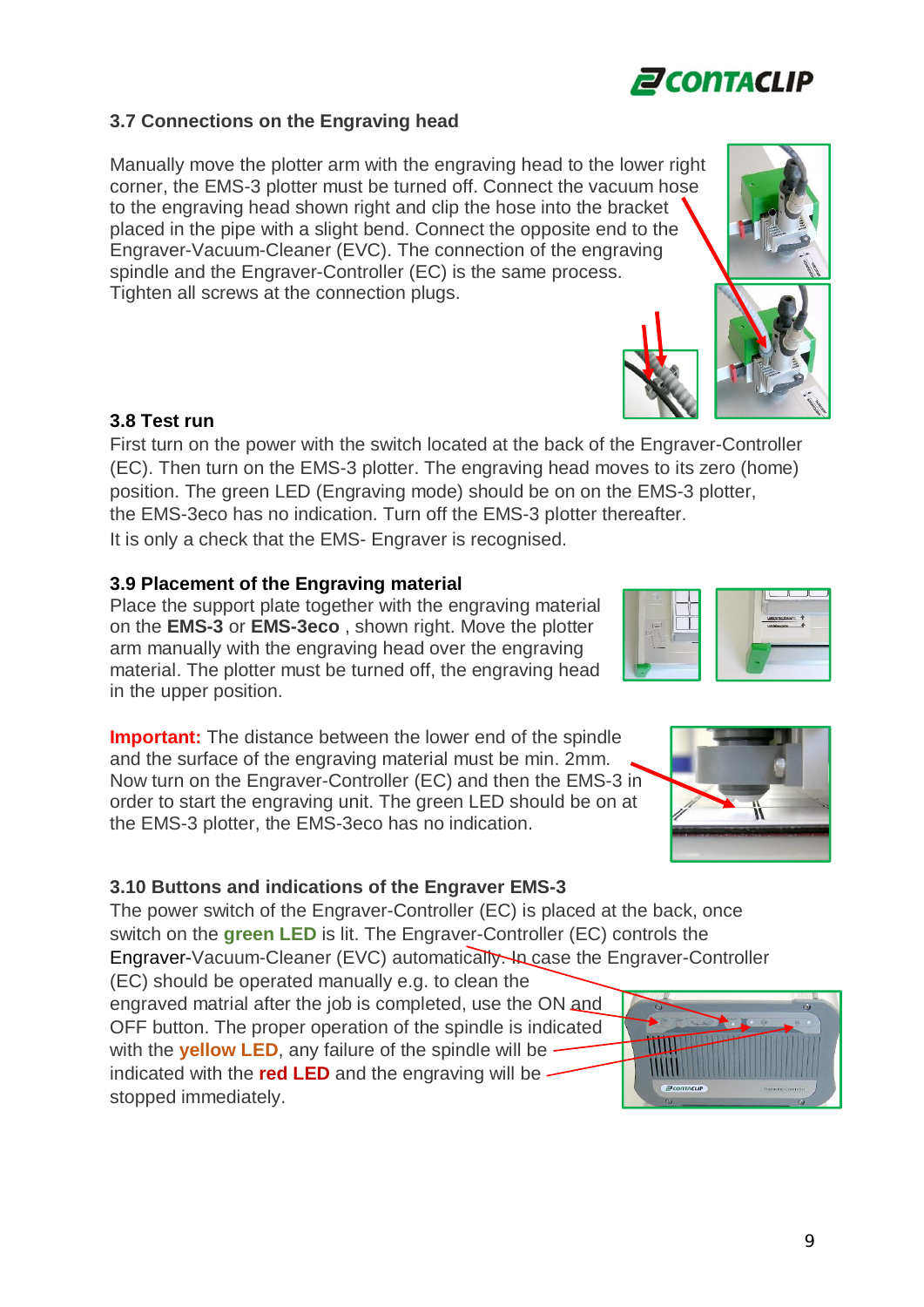

## **4. Engraving depth**

The engraving depth will be adjusted through the depth controller at the bottom of the engraving spindle. Depending on the size and the angle of the engraving needles as well as the engraving depth, certain engraving widths can be achieved.

We suggest engravings with the needle of 15 degrees for 2-layer-pastic mats. The engraving needles are available in sizes of 0.2; 0.3; 0.4; 0.5; 0.7; 1.0 mm.

For the engraving of aluminium plates we recommend using needles with an angle of 35 degrees.

The engraving needles are available in sizes of 0.2 and 0.4 mm.

 $1.00$  0.70 0.50 0.40 0.30 0.20



For normal use of 2-layer-plastic mats and large characters and numbers we recommend using the double tooth needles (fish-tail). The engraving needles are available in sizes of 0.6 and 2.0 mm.



Further sizes are available on request.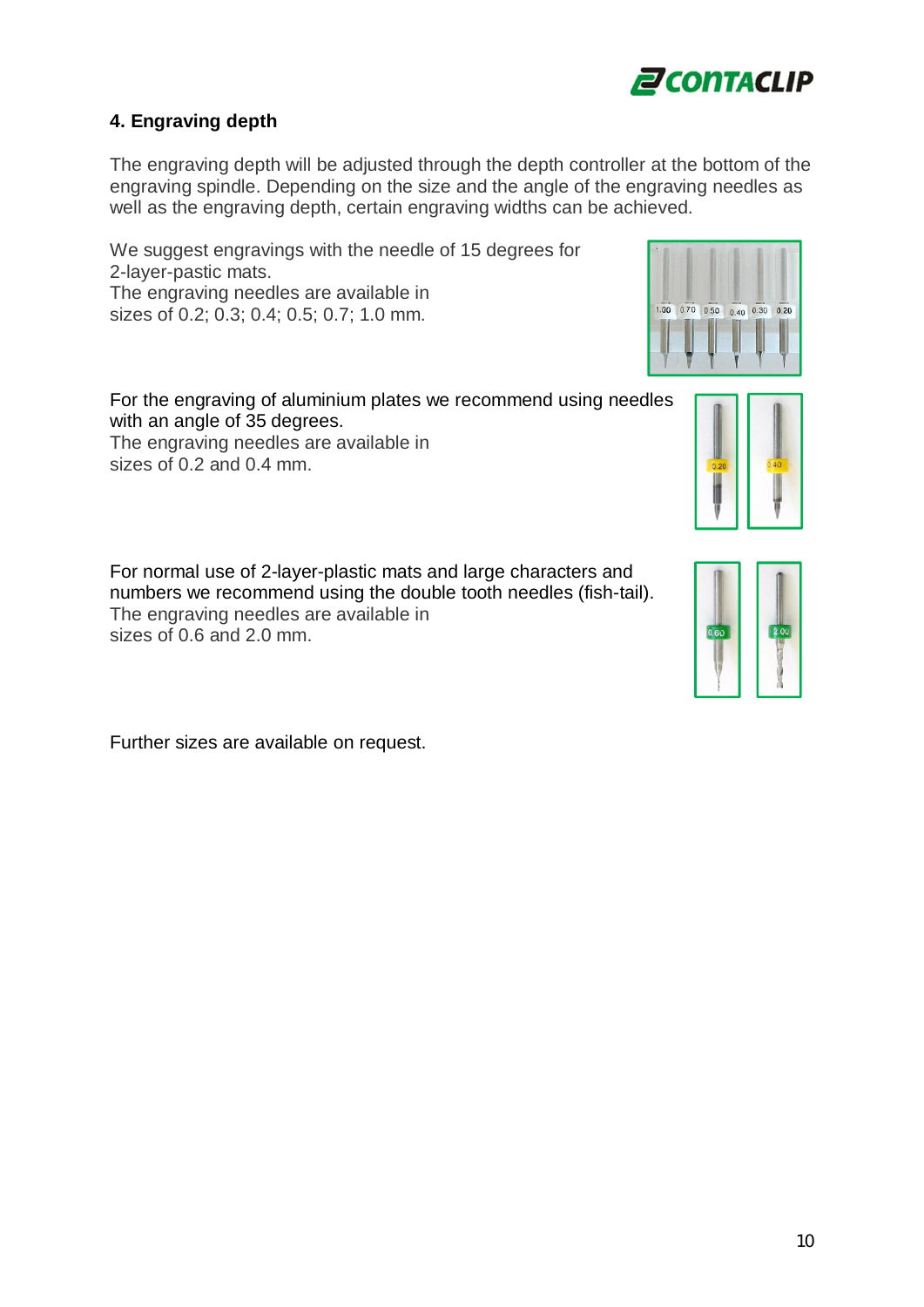## **4.1 Calibration and Zero setting of the Engraving tool (Standardization of the engraving needle)**

The engraving head is equipped with an indicator counting the steps of the depth controller for setting the engraving depth. Usually it is off, just a short click on the front button turns on the counter.  $\cdot$ 

If pressed again for approx. 3 seconds, the counter will change from mm to inch counting and vice versa. If not used for 15 minutes the counter will turn off. Inside the counter you can find a small battery, type CR 2032.

## When using the **EMS-3eco** please proceed as follows:

Unscrew the plug with a coin or similar tool and screw onto the holding bracket, take the stud and screw into the same position as shown.

You need to be in the engraving mode, the Engraver-Controller (EC) needs to be switched on first and the green LED must be ON.

When using the EMS-3 Engraver the first time, insert the spindle with the needle sticking out of the depth controller. Now hold

down the button **Beep Off** and press the **ON** button at the **EMS-3eco** plotter. The **Clear buffer** LED flashes, all other LEDs are off. Then press the **Beep Off** button once and then after the **STOP** button.

The plotter in the engraving mode moves to the position of the **zero adjustment point** as shown right. The engraving head lowers until the contact between the needle and the metal stud is made, saves the value and returns to the home position. Now the general calibration of the height between the tip of the needle and the engraving head is done, only needed to be done once with the set-up of the system.

*Note:* If there is no contact made because the needle is not sticking out, the **ON** LED flashes together with the **STOP** LED.

Turn off the plotter, change the needle setting and start again.

Press the **Beep Off** button, the engraving head moves to the position of the zero adjustment and the engraving head will be lowered. With the needle inserted (sticking out of the depth controller) the beep signal is heard. Turn the depth controller to the left until the beep turns off. This sets the engraving needle to the **zero position**.









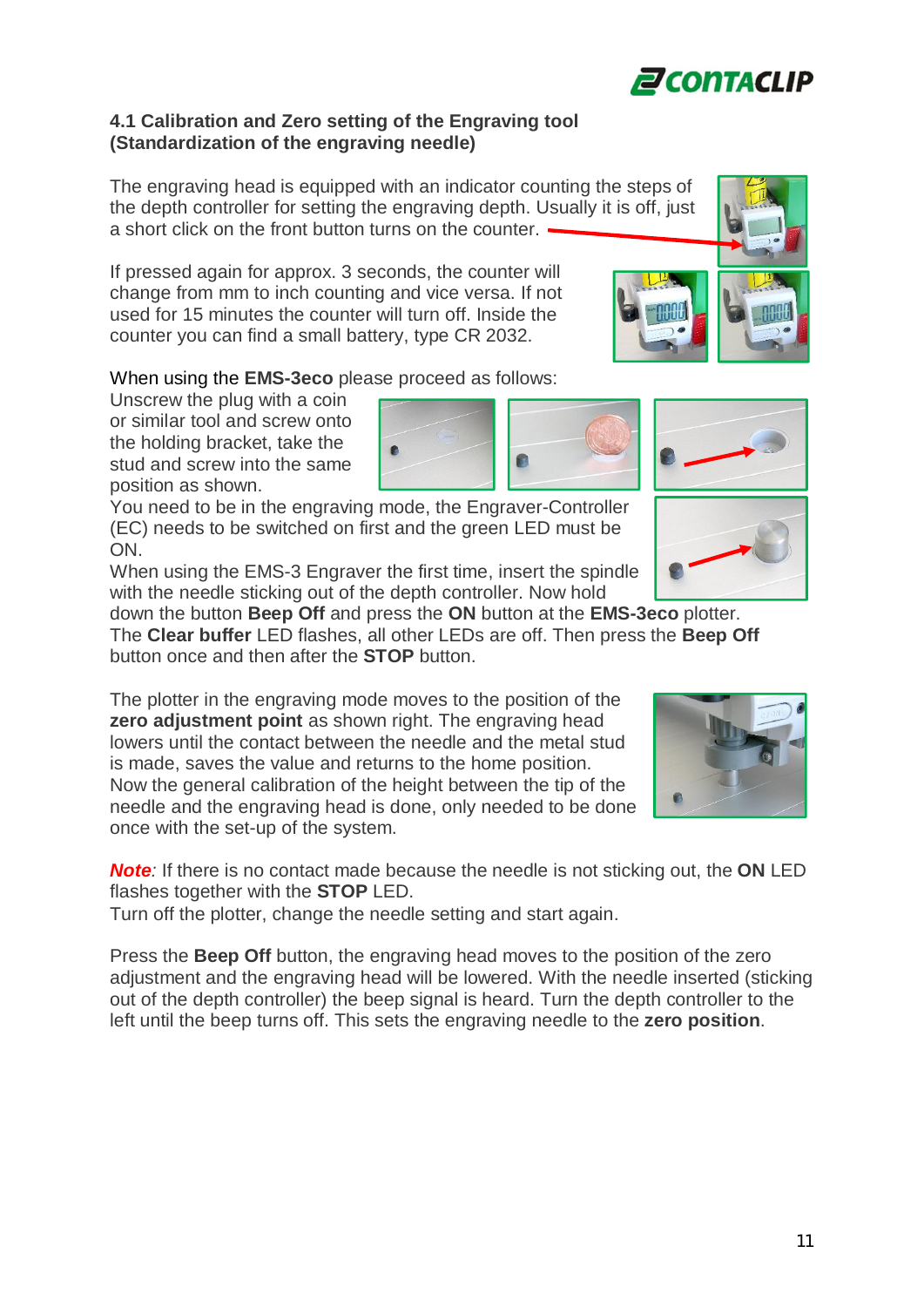If the beep is not noticeable when the engraving head is fully lowered, turn the depth controller to the right until the beep is noticed. Then turn it by one latch engagement position to the left. The beep will go off and the **zero position** is set.

Press the button on the counter in order to zero the number of the indicator. Then press the **Beep Off** button again and the head moves to the home position, ready to use.

When using the **EMS-3** please proceed as follows: Unscrew the plug with a coin or similar tool and screw onto the holding bracket, take the stud and screw into the same position as shown.

You need to be in the engraving mode, the Engraver-Controller (EC) needs to be switched on first and the green LED

must be ON. When using the EMS-3 Engraver the first time, insert the spindle

with the needle sticking out of the depth controller.

Now hold down the buttons **Cursor up** and **Cursor down** and press the **ON** button.

The plotter in the engraving mode moves to the position of the **zero adjustment point** as shown right. The engraving head lowers until the contact between needle and the metal stud is made, saves the value and returns to the home position.

Now the general calibration of the height between the tip of the needle and the engraving head is done, only to be done once with the set-up of the system.

**Note**: If there was no contact made because of the needle not sticking out, the **plotter out of order LED** flashes together with the **STOP LED**. Turn off the power of the plotter, change the needle setting and start again.

Press the **Penstation** button, the engraving head moves to the position of the **zero adjustment** and the head will be lowered. With the needle inserted into the spindle, the beep signal is either on or off, depending on the needle setting. Turn the depth controller to the left until the beep signal turns off. This sets the engraving needle to

the "**zero position**". If the beep is not noticeable when the engraving head is fully lowered, turn the depth controller to the right until the beep signal will be noticed. Then turn it by one latch to the left. The beep signal will go off and the "**zero position**" is set.

Press the button of the indicator in order to zero the number. Then press the **Penstation** button again and the engraving head moves to the home position.









**ZCONTACLIP** 

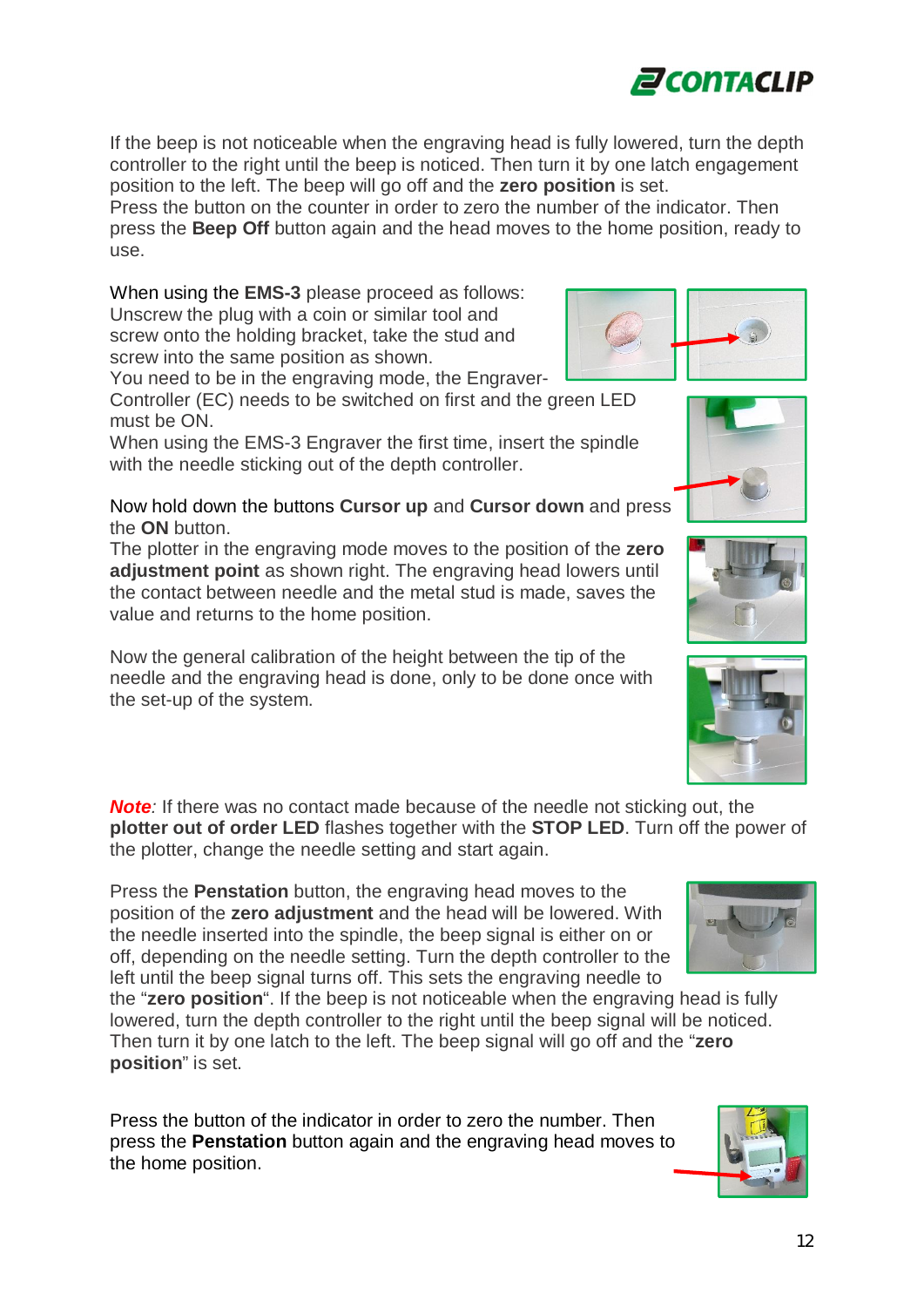

## **4.2 Adjustment of the Engraving depth**

The adjustment of the engraving depth is done by manually turning the depth controller. Each clockwise turn will increase the depth, each counter-clockwise turn will reduce the depth. With the turn of the depth controller a notch is noticeable. The display shows the steps in mm or inch after zero setting.



With each notch the engraving needle will change the positon of .050 mm in either direction. One complete turn of the depth controller counts 20 notches and is equal to 1 mm in change of the depth of the engraving needle.

The counter indicates the steps on the display.



**Attention**: The tip of the engraving needle is very sensitive and needs to be treated carefully. Prevent damaging the point, if damaged the engraving quality will be extremly limited.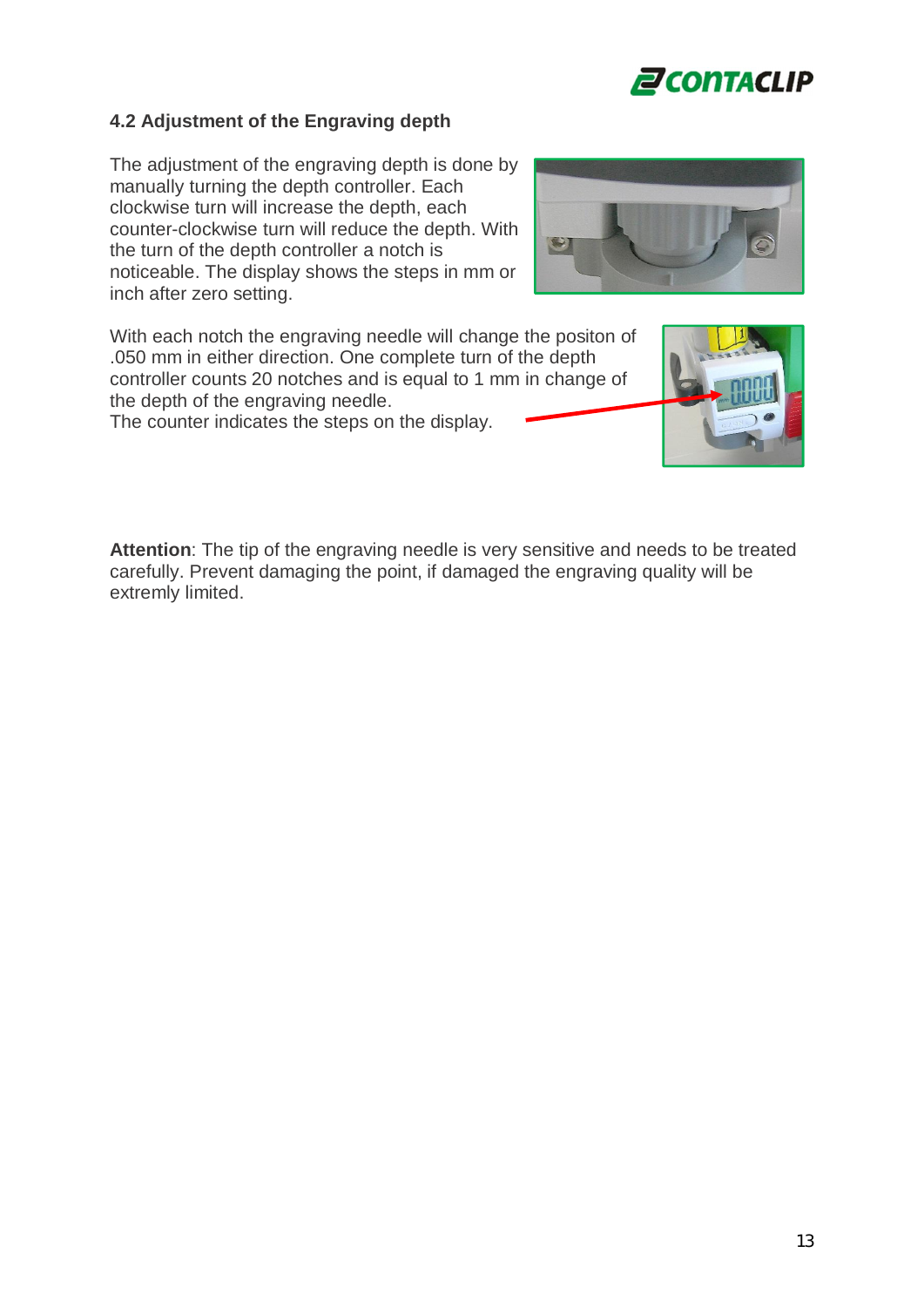

## **5. Changing of the Engraving needle**

In order to change the engraving needle, please follow the steps below: Open the lever of the clamp on the engraving head and take out the spindle. The hose and cable can be left on.

## **Attention: Engraving needle and spindle could be hot!**

Unscrew the depth controller of the engraving spindle completely.



Thereafter, the clamp holding the needle needs to be opened by pressing the knob at the end of the spindle towards the needle. Find the position with the lowest point and turn the knob CCW, that opens the clamp and the engraving needle can be pulled out.



## **Attention: Open the clamp only a few turns to pull out the engraving needle, open the clamp completely for cleaning purposes only.**

Please use the engraving needles only delivered by

#### **Conta-Clip Verbindungstechnik GmbH**.

With the use of other brands the company will not be responsible for the lack of quality or any other damage of the unit.

#### **Attention: The point of the engraving needle is very sensitive and needs to be treated carefully. Prevent damaging the tip, if damaged the engraving quality will be extremely limited.**

Insert and fix a new engraving needle by pushing the needle fully into the spindle to

the indicator ring and close the clamp by turning the knob CW.



Screw the depth controller onto the spindle.

Insert the spindle into the engraving head and tighten the lever.

Proceed with the zero setting adjustment. (chapter 4.1).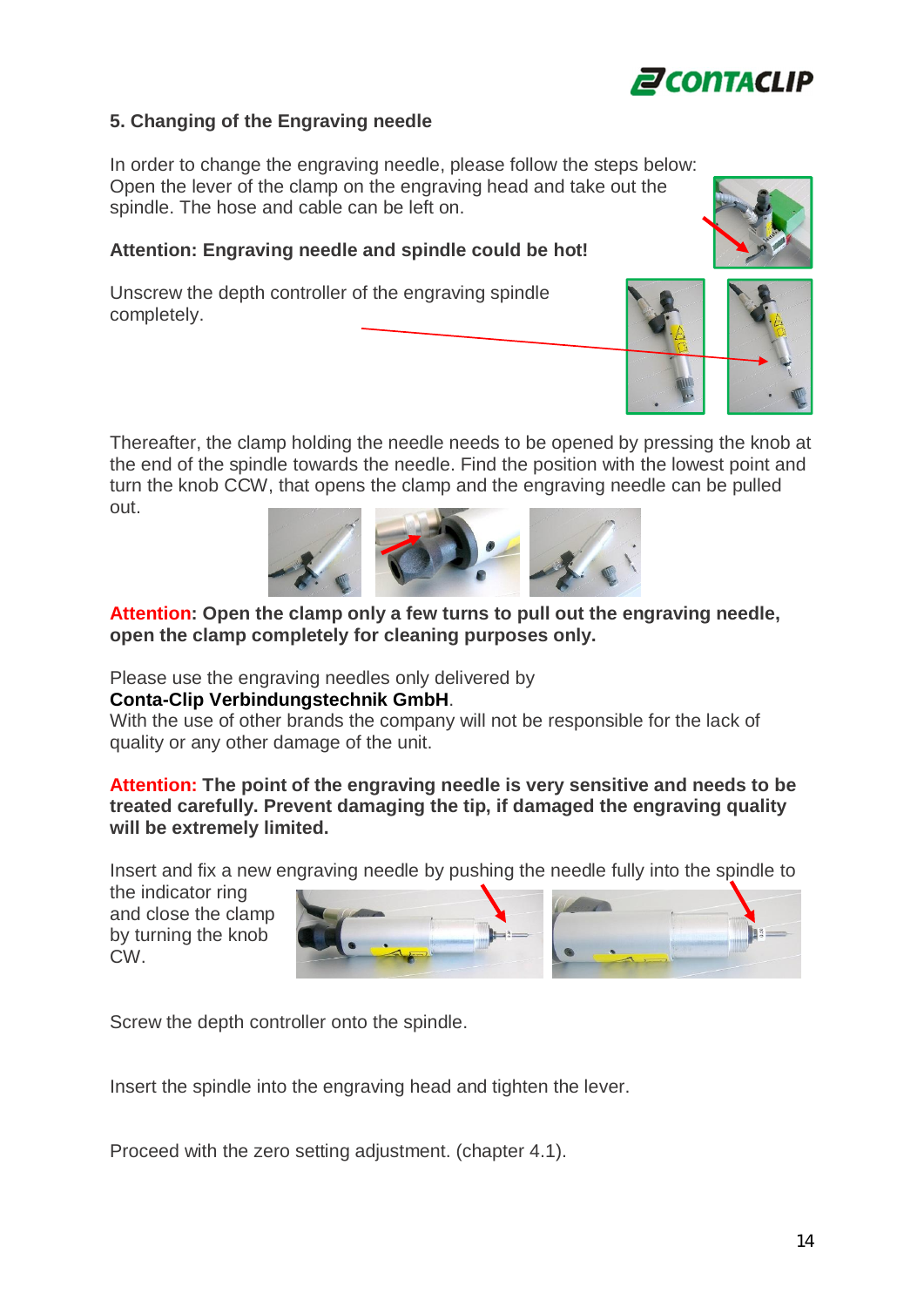

**ZCONTACLIP** 

## **6. Engraver-Vacuum-Cleaner (EVC) Bag and Filter change**

The **Engraver-Vacuum-Cleaner (EVC)** was specifically designed for use with the **EMS-3 Engraver** in order to pick up the engraving dust directly at the spindle and store it in a bag.

## **6.1 Changing the Vacuum bag**

The vacuum cleaner bag are standardized. Replacement bags are available in our product range. First pull out the hose. Press up the knob at the front panel.

Then the front panel with the bag will open.

The card fixing of the bag is marked with a gap for the insert.



Insert a new bag in the reverse order.

## **6.2 Changing or cleaning the Motor dust-filter**

Once the front panel is open the internal motor dustfilter can be removed. You need to follow the housing of the bag and take out the filter with your hand. Depending on the numbers of engravings the filter needs to be cleaned from time to time. The motor-filter is part of the Vacuum bag set.

## **7. Instructions for cleaning the Engraving spindle**

The engraving spindle is a very sensitive item and needs to be treated carefully. Use the spindle in low dust environments only. A high dust concentration at the work bench will cause clogging of the ball bearings and consequently the spindle can be off-centred. Never use pressurized air for cleaning the spindle because of losing the inside lubrication of the bearings. Never use lubrication during the engraving process. Do not clean the spindle with water.

If any dust has collected within the clamp, take out the needle and unscrew the clamp completely by using the knob. Clean the front part of the clamp saddle carefully using a Q-Tip.





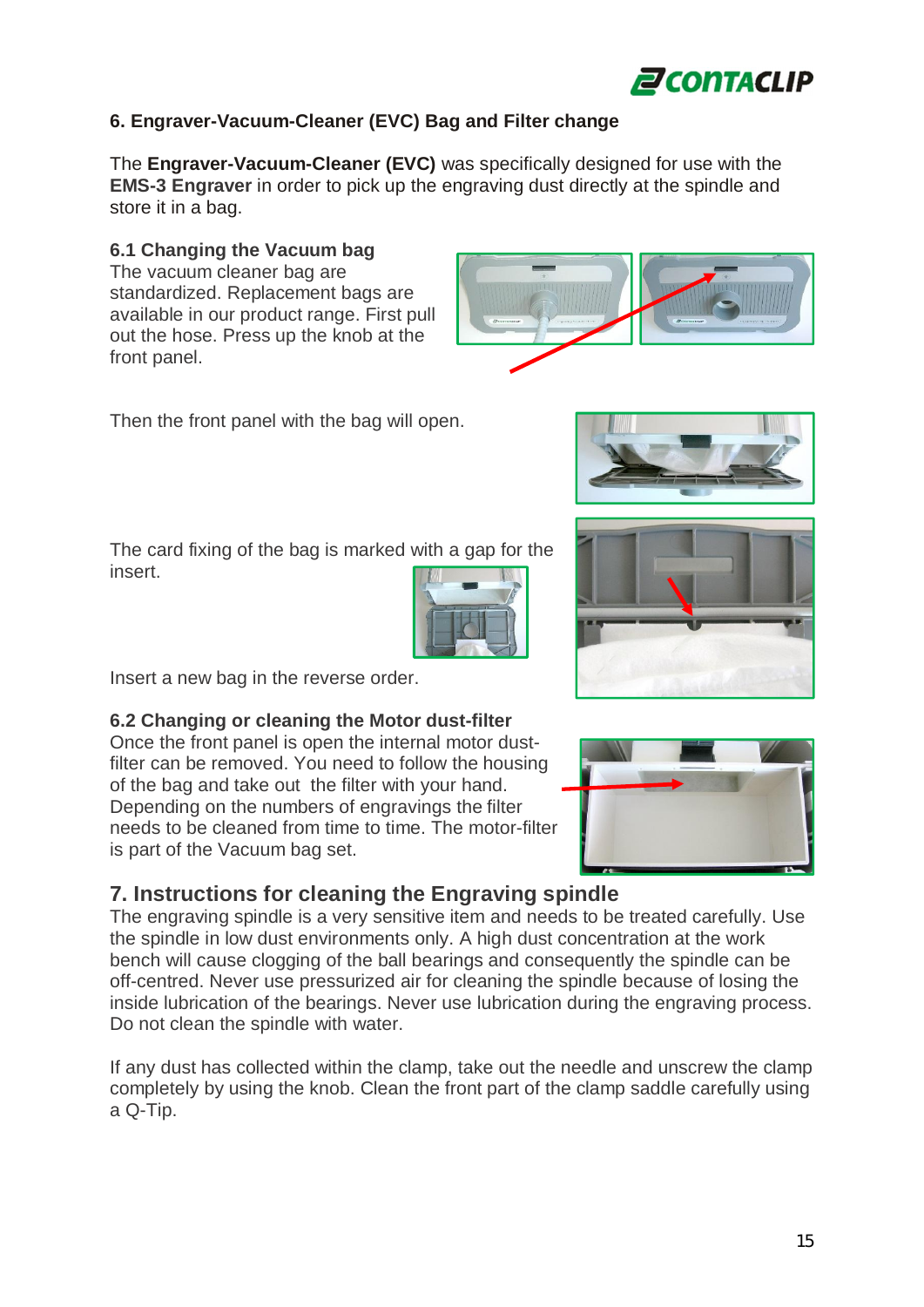

## **8. Troubleshooting**

#### *Engraver-Controller (EC) cannot to be switched on. The green* "Power"-LED is not on.

Check if the power cord is connected correctly and the mains supply is available at the outlet.

Next check the AC input fuse at the back of the Engraver-Controller (EC). Disconnect the cable at both ends and pull out the fuse holder, located beneath the on/off switch.

## *The red LED* "spindle failure" on the Engraver-Controller (EC) is on.

## **Attention: The engraving will be stopped immediately.**

The high RPM-spindle is either faulty or overloaded. To verify, hold down the ON and OFF button on the front panel of the Engraver-Controller (EC) and switch on. The Engraver-Vacuum-Cleaner (EVC) starts to run and shortly after the engraving spindle. The RPM of the spindle can be altered using the ON or OFF buttons on the front panel of the Engraver-Controller (EC).

The spindle needs to be replaced if the **red** LED is still on.

#### *Unable to engrave.*

Check the connection cable between Engraver-Controller (EC) and the **EMS-3** plotter. Pay attention to the message of the labeling software on the screen. Switch on the Engraver-Controller (EC) first and then the plotter. Verify also the correct mounting of the engraving head and the cable connection between the Engraver-Controller (EC) and the spindle.

The green LED on the EMS-3 plotter must be on (no indication on the EMS-3eco).

#### *The engraved result is poor, letterings are inconsistent, lines are not sharp.*

First check if the engraving needle is broken or somehow damaged, if so the needle needs to be replaced.

Check if engraving dust remains in the head, depth controller or clamp of the spindle. Unscrew the depth controller and the clamp carefully. Clean the depth controller and the clamp of the spindle according to the manual "Instructions for cleaning the Engraving Spindle" (chapter 7).

#### **Attention: Do not use pressurized air for cleaning the spindle.**

#### **The engraving depth is not sufficient.**

The 2 mm distance between the depth controller and the surface of the engraving material must be correct. Move the engraving head of the EMS-3 plotter manually over the engraving material, the plotter must be turned off and check the distance. (chapter 7)

Make sure the engraving head and depth controller are adjusted correctly. (chapter 4.1)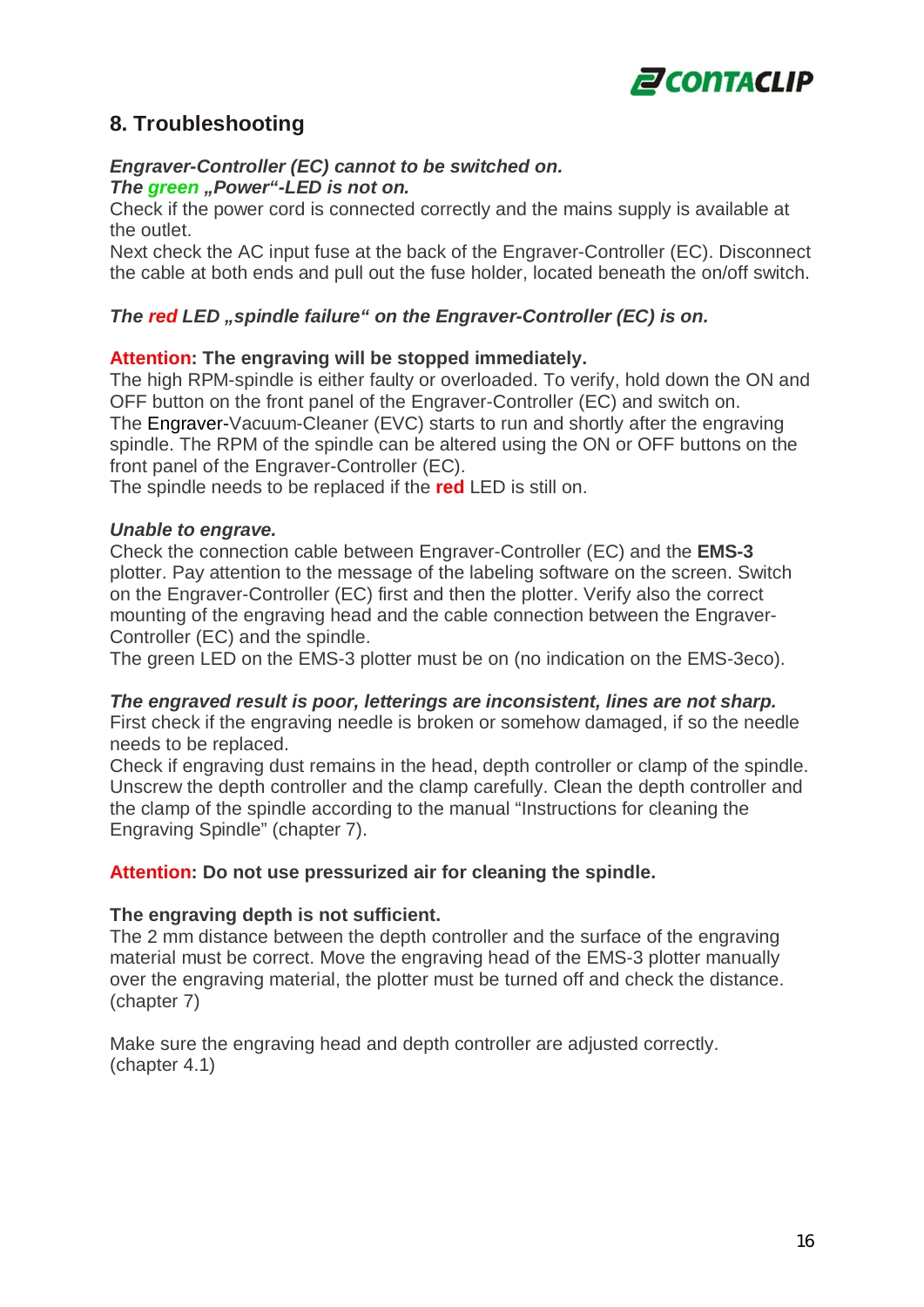

## **9. Accessories**

| <b>Description</b>                                                  | Part no.   | <b>Picture</b>                |
|---------------------------------------------------------------------|------------|-------------------------------|
| Engraving needle Set, 15 <sup>0</sup><br>.2; .3; .4; .5; .7; 1.0 mm | 1629.0     | 1.00 0.70 0.50 0.40 0.30 0.20 |
| Engraving needle 15°, 0.2 mm                                        | 1623.0     |                               |
| Engraving needle 15°, 0.3 mm                                        | 1624.0     |                               |
| Engraving needle 15°, 0.4 mm                                        | 1625.0     |                               |
| Engraving needle 15°, 0.5 mm                                        | 1626.0     |                               |
| Engraving needle 15°, 0.7 mm                                        | 1627.0     |                               |
| Engraving needle 15°, 1.0 mm                                        | 1628.0     |                               |
| Engraving needle for aluminium 0.2mm                                | 1635.0     |                               |
| Engraving needle f. aluminium 0.4mm                                 | 1636.0     |                               |
| Engraving needle 0.60<br>Fishtail - double tooth cutter             | 1637.0     |                               |
| Engraving needle 2.00<br>fishtail - double tooth cutter             | 1638.0     |                               |
| Vacuum cleaner bag set<br>1 x motor filter<br>$(set of 5 + 1)$      | 1659.0     |                               |
| Universal Engraving- and Plot support plate<br>(half size)          | 1604.0     |                               |
| Universal Engraving- and Plot support plate<br>(full size)          | 1622.0     |                               |
| Engraving material                                                  | on request |                               |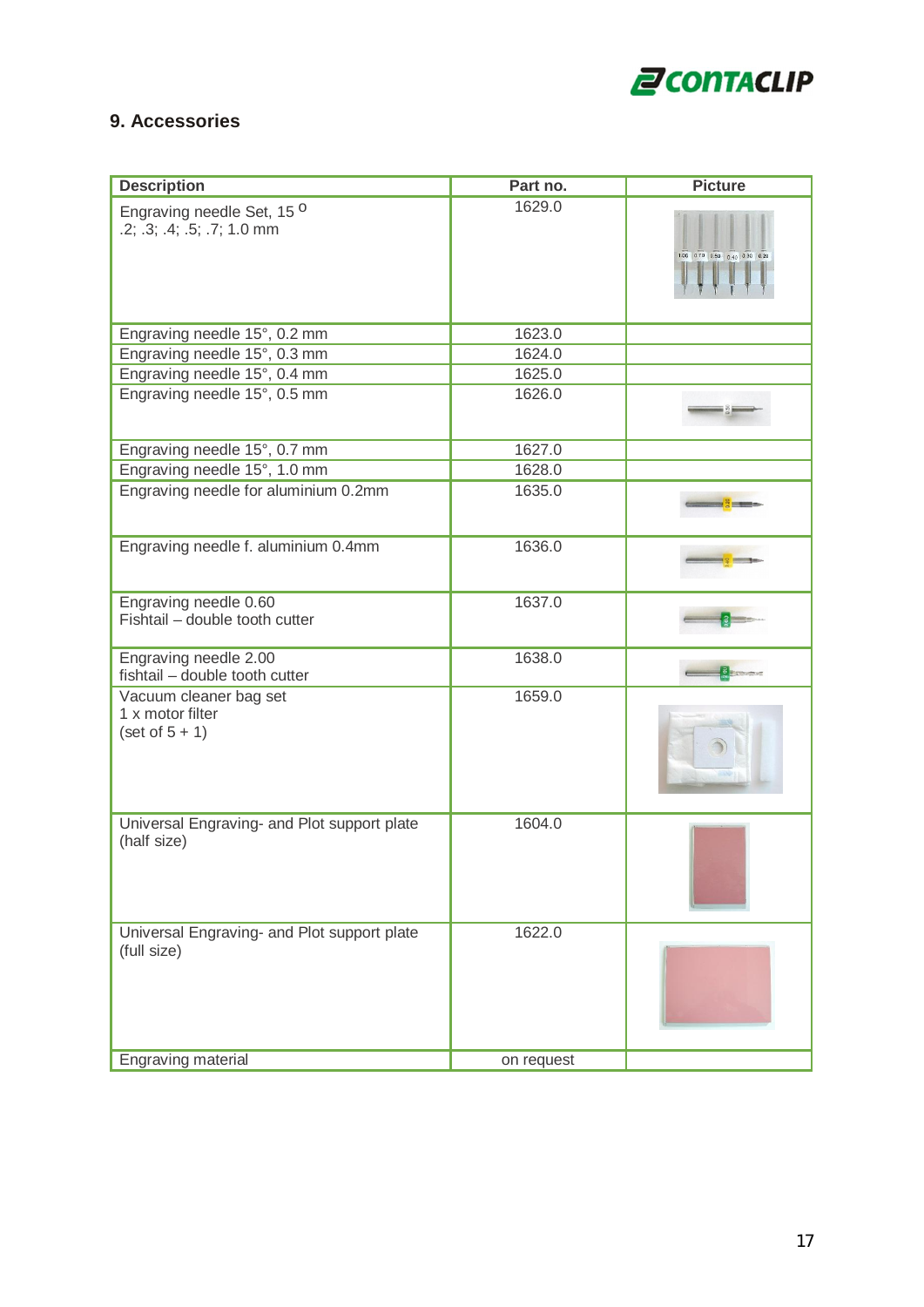

# **10. Technical data**

| <b>Environmental conditions:</b>      | Operation: 10°C (50°F) up to 35°C (95°F)  |
|---------------------------------------|-------------------------------------------|
| For all units                         | rel. Humidity: 35% to 75% no condensation |
|                                       | Storage: -10°C (14°F) up to 50°C (122°F)  |
|                                       | rel. Humidity: 10% to 90% no condensation |
| Safety certificate:                   | EN 60950-1                                |
| Interference safety compliance:       | EN 55022 B                                |
|                                       | EN 61000-3-2 and 3                        |
|                                       | EN 61000-4-2 to 6, EN 61000-4-11          |
|                                       | EN 61000-6-2, EN 61000-6-3                |
|                                       |                                           |
| <b>Engraving spindle</b>              |                                           |
| Revolution speed:                     | min. 5000 RPM, max. 50.000 RPM            |
| Torque:                               | 6 Ncm                                     |
| Frequency:                            | 83-830 Hz                                 |
| Power consumption:                    | max. 60 W                                 |
| Clamp:                                | Shaft diameter 3 mm (.118 inch)           |
| Clamp mechanism:                      | Head clamp                                |
| Revolution accuracy with clamp:       | $0.03$ mm                                 |
| Motor details:                        | Three-phase asynchronous, brushless       |
| Housing:                              | Aluminium                                 |
| Holding diameter:                     | 25 mm (.984 inch)                         |
| <b>Ball bearing:</b>                  | Double, steel, permanent lubricated       |
| Cooling:                              | Air through integrated fan                |
| Weight:                               | approx. 280 g (.62 pounds)                |
| Overall length:                       | approx. 175 mm (6.89 inch)                |
| Usage:                                | Engraving only                            |
| <b>Guaranteed bearing lifetime:</b>   | min. 1000 hours at appropriate usage      |
| <b>Engraver Controller (EC)</b>       |                                           |
| Voltage supply:                       | 110-240 V ~ 50-60 Hz                      |
| Main fuse:                            | 4A, slow-blow                             |
| Measurements:                         | 180 mm x 250 mm (7.08 inch x 9.84 inch)   |
| Weight:                               | approx. 2.7 KG (5.95 pounds)              |
|                                       |                                           |
| <b>Engraver- Vacuum-Cleaner (EVC)</b> |                                           |
| Input voltage:                        | 24 VDC                                    |
| Power consumption:                    | max. 55 W                                 |
| Vacuum cleaner bag:                   | Swirl Type Y98                            |
| Measurements:                         | 350 mm x 250 mm (13.78 inch x 9.84 inch)  |
| Weight:                               | approx. 4.6 KG (10.15 pounds)             |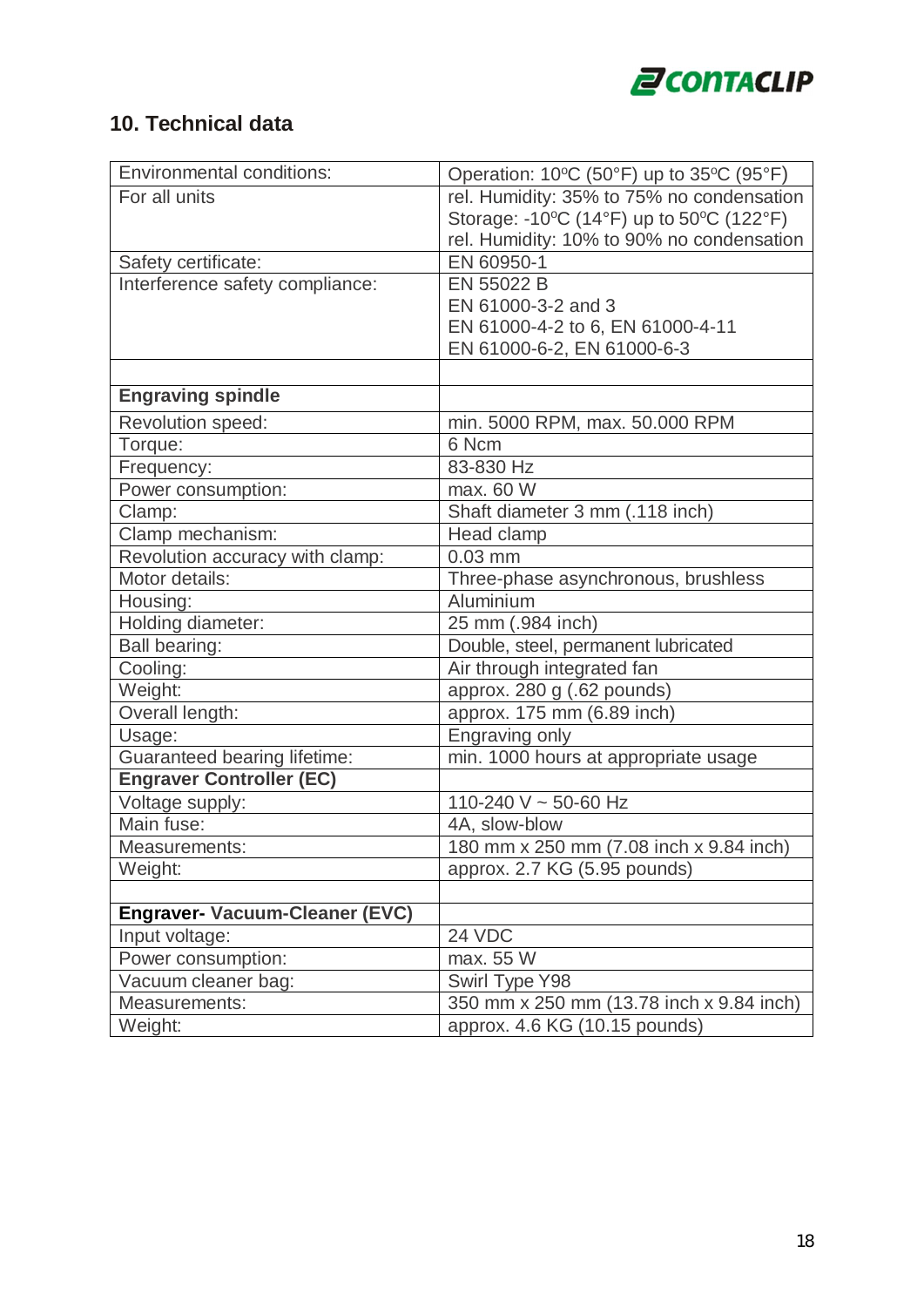

## **11. General Safety Rules**

#### **WARNING: READ ALL INSTRUCTIONS**

**Failure to follow the SAFETY RULES listed below, and other safety precautions, may result in serious personal injury.**

#### **Note: Save these instructions!**

#### **Work Area**

Keep work areas clean. Cluttered areas and benches invite accidents. Avoid dangerous environments. Don't use this unit in damp, wet locations or outdoors. Do not expose the unit to rain. Keep work area well lit.

Avoid gaseous areas. Do not operate with the unit in an explosive atmosphere or in presence of flammable liquids or gases. The unit can generate sparks and the sparks might ignite fumes.

Keep children away. Do not let visitors contact the unit or the extension cord. All visitors should be kept away from the work area.

#### **Personal Safety**

Guard against electric shock. Prevent body contact with grounded surfaces. For example; pipes, radiators, ranges and refridgerator enclosures. A **Ground Fault Circuit Interrupter** protects the power line and should be used in any case.

Dress properly. Do not use loose clothing or jewelry. They can get caught in moving parts. Wear protective hair covering to contain long hair.

Use safety equipment, wear safety goggles or glasses with side shields. Wear hearing protection during extended use of the unit and a dust mask for dusty operations.

Stay alert. Use common sense. Watch what you are doing. Do not operate with the unit when you are tired or under influence of drugs.

Remove adjusting keys, wrenches and other things. Make a habit of checking to see that all things are removed from the unit worktop which are not needed before switching on the unit.

Avoid accidental starting. Don't carry the unit plugged in with a finger on the switch. Be sure the switch is OFF when plugged in.

Don't overreach. Keep proper footing and balance at all times.

Before connecting the unit to a power source be sure voltage supplied is the same as that specified in the technical data or on the nameplate of the unit. A power source with voltage greater than specified for the unit can result in serious injury to the user – as well as damage to the unit. If in doubt, do not plug in the unit. Using a power source with voltage less than the nameplate rating is it is harmful to the unit. VOLTS AC are designated units for *Alternating Current 50 – 60 Hz* only. VOLTS DC are designated units for *Direct Current*. Do not use AC designated units with DC power source.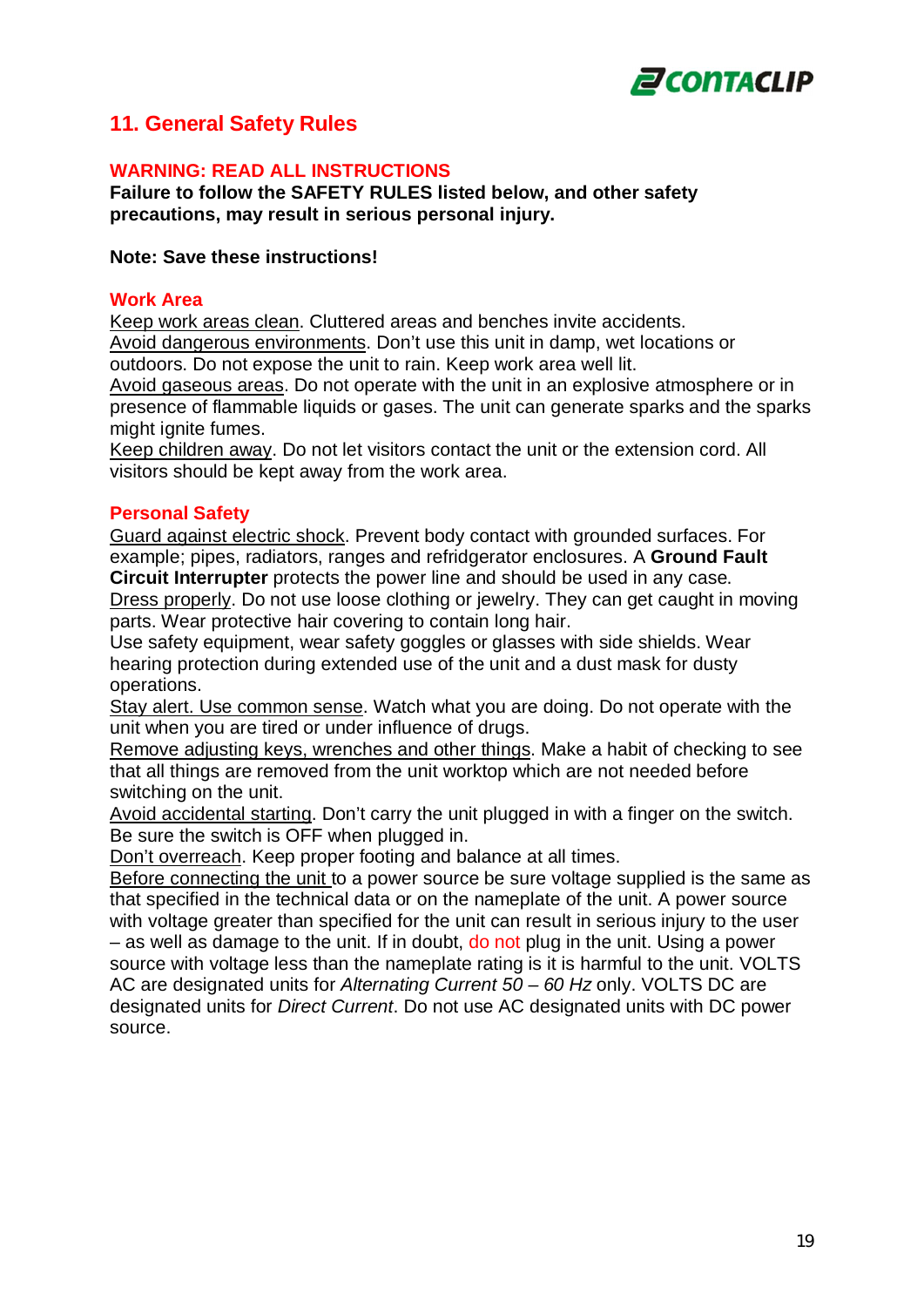

## **11. General Safety Rules**

## **WARNING: READ ALL INSTRUCTIONS**

**Failure to follow the SAFETY RULES listed below, and other safety precautions, may result in serious personal injury.**

#### **Note: Save these instructions!**

#### **Unit Use and Care**

Don't force unit. It will do the job better and safer at the rate for which it was designed Use the right unit. Don't use the unit for purposes not intended. Use only as described in the manual.

Use the spindle only when inserted in the engraving head.

Secure work. Make sure the support plate is always adhesive enough hold the material, if not clean the plate with clear water. Never use your hand to hold the material in place. Use only our support plates for holding the material.

Don't abuse cord. Never carry the unit by cord or yank it to disconnect from receptacle. Keep cord from heat, oil and sharp edges. Always keep cord from spinning blade, bits or any other moving parts while the unit is in use. Indoor use only!

The use of any other accessories not specified in manual may create a hazard and is strictly forbidden.

Disconnect the unit. When it is not in use, before servicing; or when changing part of the unit.

Store the idle unit. When not in use, the unit should be stored in dry high or locked up place – out of the reach of children.

Do not alter or misuse the unit. This unit is precision built. Any alteration or modification not specified is misuse and may result in a dangerous condition. Maintain tool with care. Keep unit clean for better and safer performance. Follow instructions for changing accessories. Inspect unit cords periodically and replace it if damaged. Keep engraving unit dry, clean and free from oil and grease.

Check damaged parts. Before further use of the unit, a guard or other part that is damaged should be carefully checked to determine that it will operate properly and perform its intended function. Check for alignment of moving parts, binding of moving parts, breakage of parts, mounting and any other conditions that may effect its operation. A guard or other part that is damaged should be properly repaired or replaced. Do not use the unit if the switch is faulty.

All repairs, electrical or mechanical, should be attempted only by a trained repairman. Contact our repair service facility. Only the use of original spare parts is permitted any other may create a hazard.

Do not reach into the area of the spinning engraving needle. The proximity of the spinning engraving needle may not always be obvious.

Never start the unit while engaged, by any reason, in the material. The engraving needle may grab the material causing loss of control of the unit.

Always disconnect the power cord from the power source before making any adjustments or attaching any accessories. You may unintentionally cause the unit to start, leading to serious personal injury.

Do not leave a running unit unattended, turn power off.Only when the unit comes to a complete stop it is safe to change the engraving needle.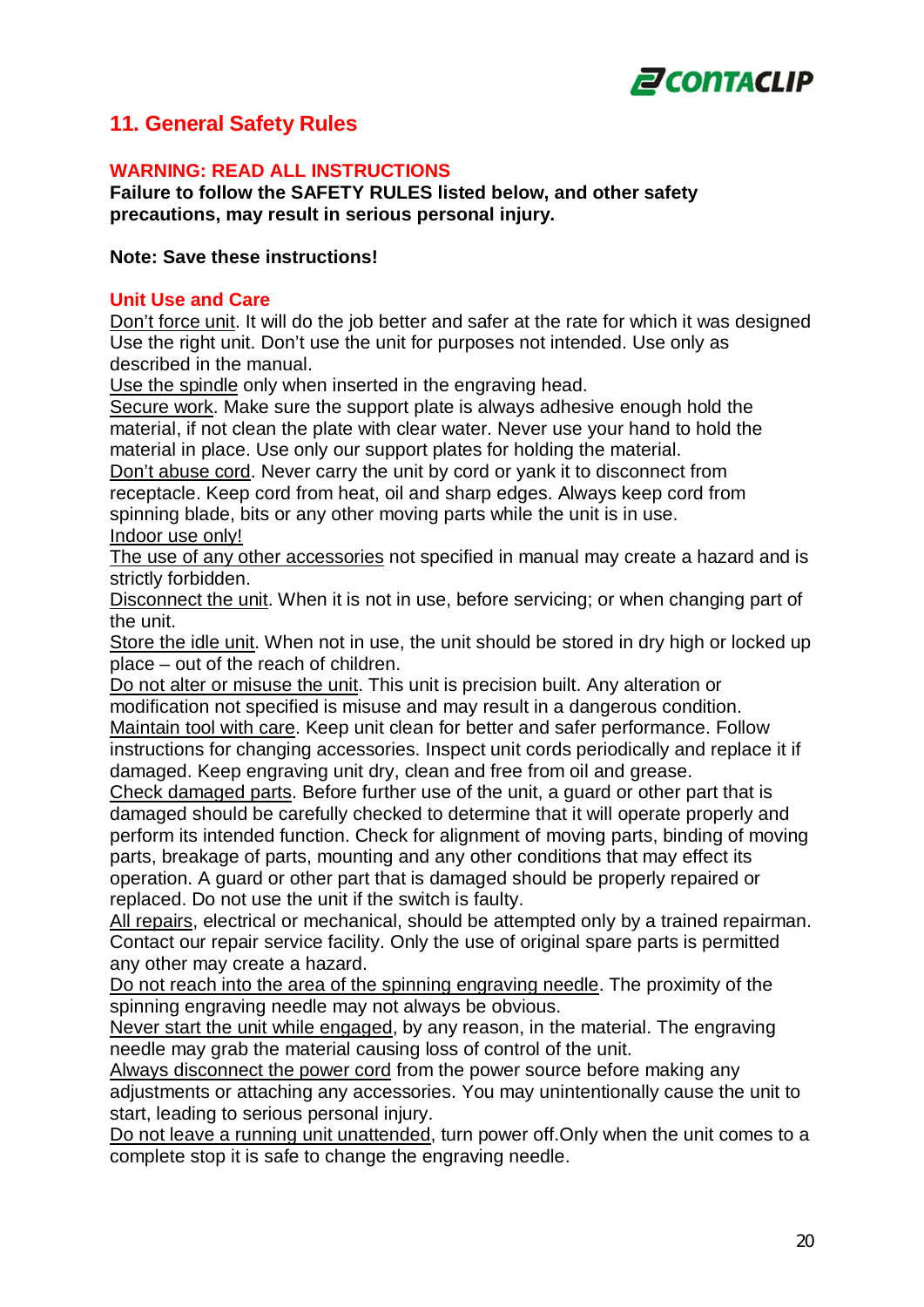

## **11. General Safety Rules**

#### **WARNING: READ ALL INSTRUCTIONS**

**Failure to follow the SAFETY RULES listed below, and other safety precautions, may result in serious personal injury.**

#### **Note: Save these instructions!**

#### **Unit Use and Care**

Do not touch the engraving needle or spindle after use.After use the the engraving needle and spindle are too hot to be touched by bare hands.

Do not use the unit for any other purposes than described in the manual!

If the workpiece or engraving needle becomes jammed or bogged down, turn the unit off by the switch. Wait for all moving parts to stop and unplug the unit, then work to free the jammed material. If the switch of the unit is "ON" the engraving spindle could restart unexpectedly causing serious personal injury.

Do not allow familiarity gained from frequent use of your rotary engraving spindle to become commonplace. Always remember that a careless fraction of a second is sufficient to inflict severe injury.

**WARNING:** Some dust created by the engraving process can be dangerous, depending on the material. Use dust masks that are specially designed to filter out microscopic particles. If not, it can cause cancer or other diseases.